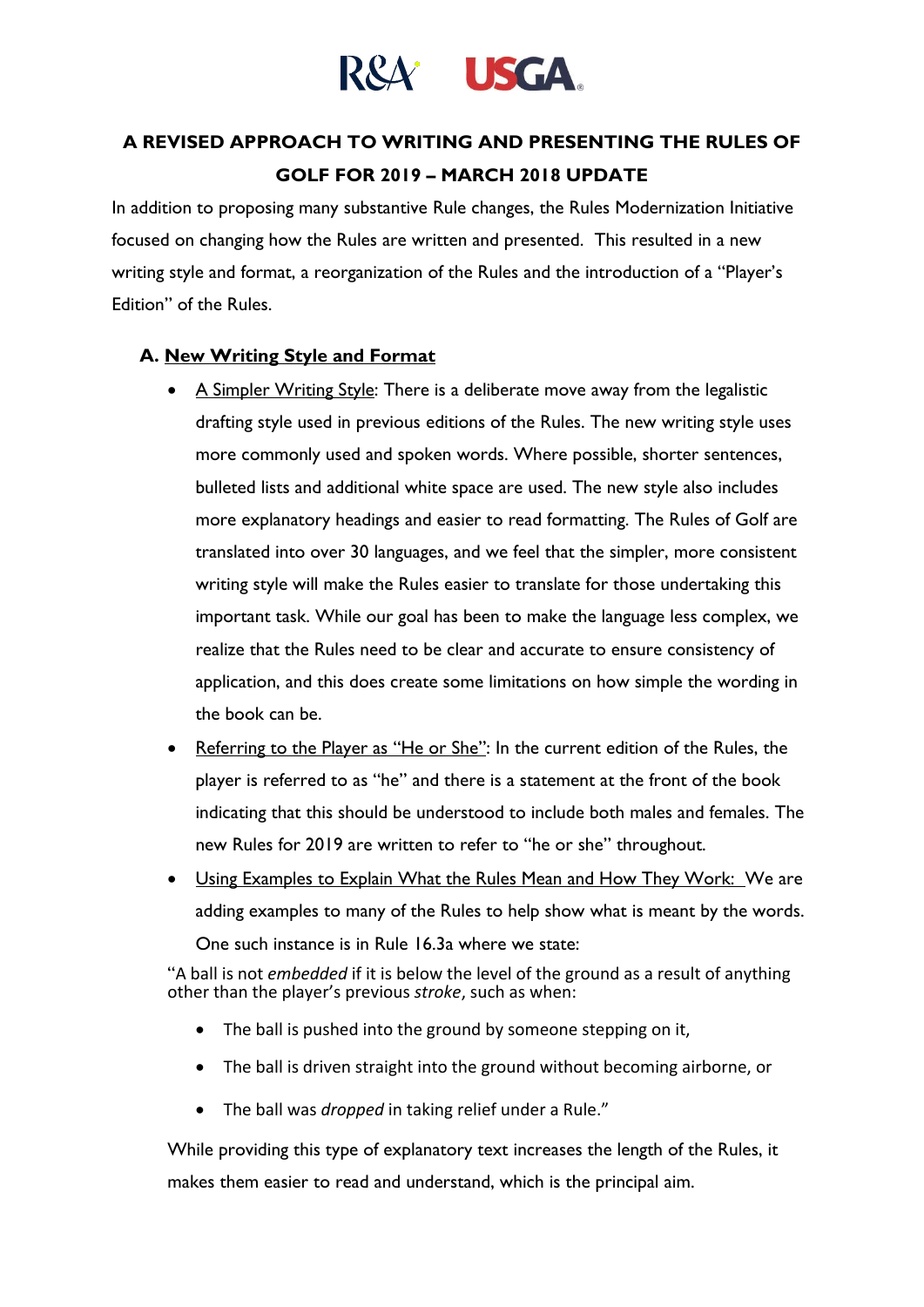

• Using Visual Tools to Explain Key Concepts and Procedures: Even with a simpler style of writing and the use of examples, some key concepts and procedures in the Rules are not easily explained in words. In recognition of this, the new format will include diagrams and illustrations to deal with common situations that lend themselves to visual explanations, such as identifying the nearest point of complete relief and taking relief for an unplayable ball.



• Statement of Purpose of Each Rule: A statement of purpose will be included to give guidance on the key concepts in each particular Rule. This should help golfers understand the background of the Rule they are reviewing. For example, Rule 12 in the Rules of Golf concerning bunkers has the following statement describing a bunker and reasoning for the special provisions that apply when a ball lies in a bunker:

*Purpose: Rule 12 is a specific Rule for bunkers, which are specially prepared areas intended to test the player's ability to play a ball from the sand. To make sure the player confronts this challenge, there are some restrictions on touching the sand before the stroke is made and on where relief may be taken for a ball in a bunker.*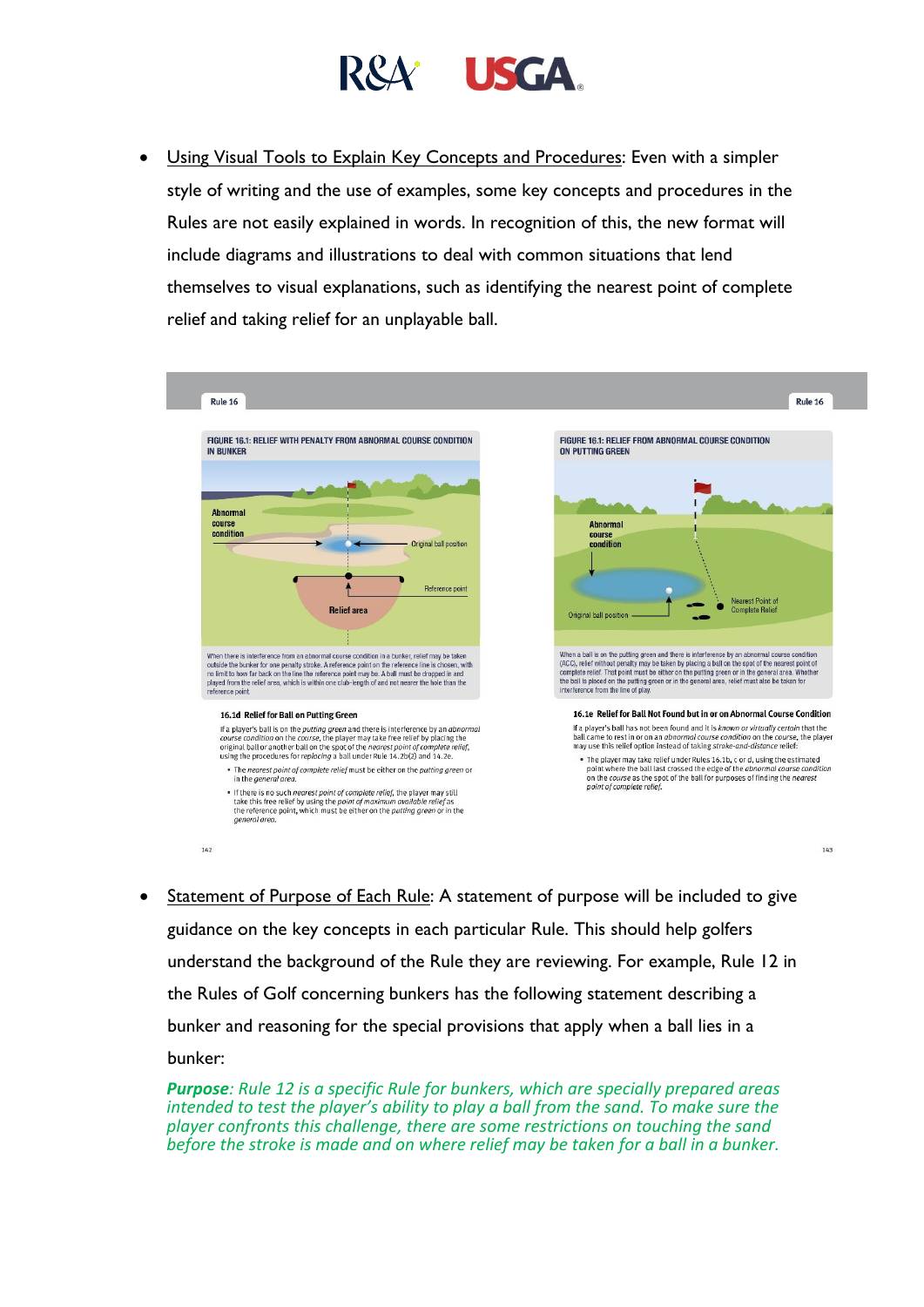# R&A<sup>\*</sup> USGA

- Embracing Technology: The number of golfers and referees accessing the Rules of Golf on smart phones, tablets and computers is increasing all the time. We are embracing technology and will present the new Rules on various digital platforms, compatible with various electronic devices. Even greater use of links, videos and search capabilities will give fast and efficient access to Rules answers and other explanatory material, on and off the course. We also aim to take advantage of technological advances when providing digital resources for the implementation of the new Rules.
- Written Using International English: The new Rules have been written using a version of International English known that is used by many international organizations including the United Nations and NATO. This will allow the same spelling to be used across all English Rules of Golf publications going forward.

### **B. Reorganizing the Rule Book**

- Focus on What the Player Needs to Know: The new Rule book will focus on what the typical player needs to know. Information that is only relevant to Committees who organize competitions or oversee the golf course is moved to a separate "Committee Procedures" document that will form part of "The Official Guide to the Rules of Golf". The Committee Procedures will cover all matters about running a competition (such as marking the course and giving out scorecards) and adopting Local Rules and their recommended wording. The Official Guide to the Rules of Golf will be available later in 2018.
- Number of Rules Reduced from 34 to 24: This has been achieved by restructuring the Rules, combining certain relief procedures and removing the Committee specific information. The basic Rules for individual match play and individual stroke play are covered in Rules 1-20. Other forms of play (including those involving play with a partner) are covered in Rules 21 to 24.
- Moving Key Decisions into the Rules: It has been a valid criticism that there are some "hidden Rules" that are found only in the Decisions book. An example would be the current Decisions dealing with restoring conditions that are altered after a player's ball has come to rest (such as the specific case when another player's stroke from a bunker deposits sand on the player's ball lying just off the putting green);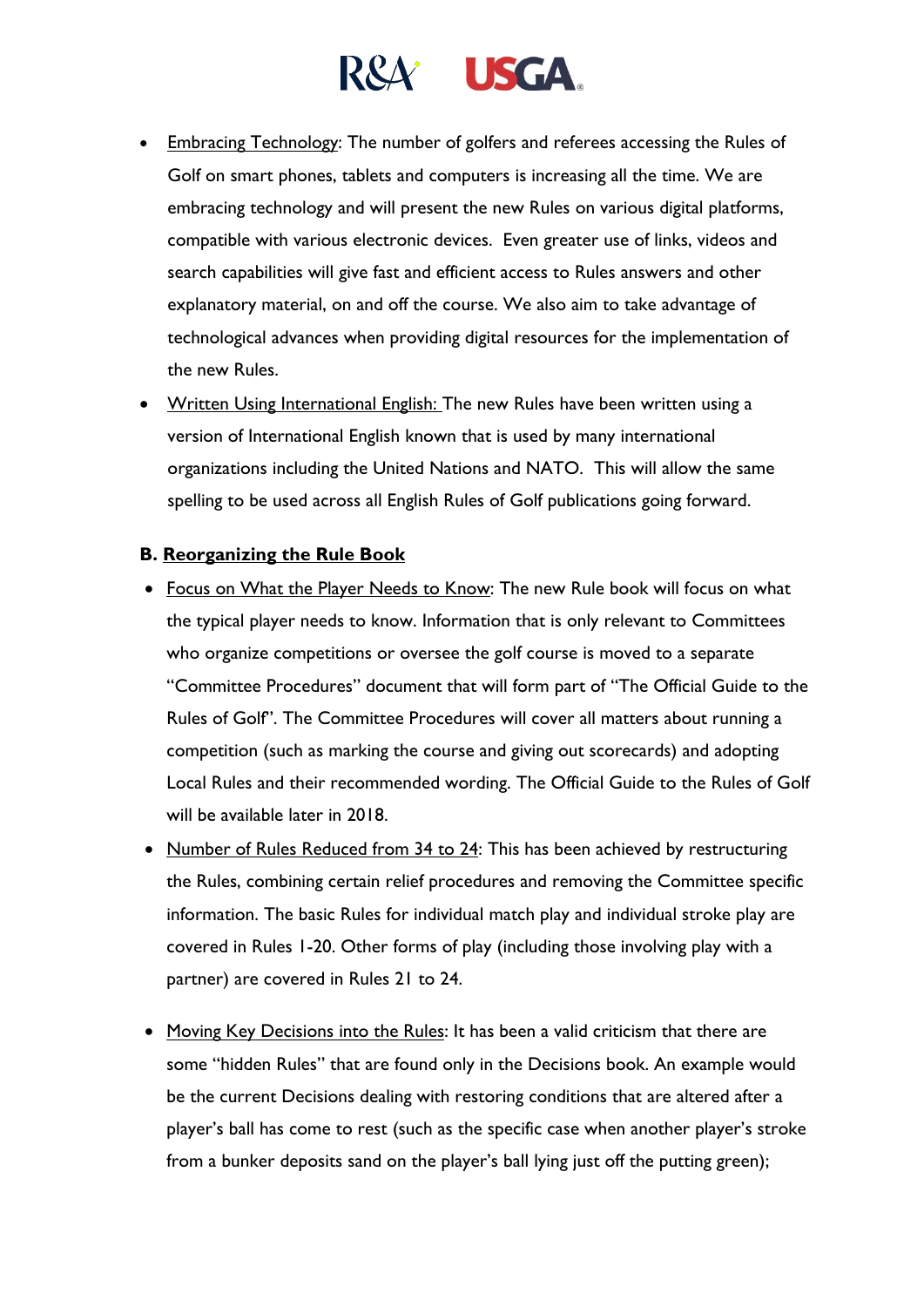

nothing in the current Rules themselves alerts the player to the fact that he or she is entitled to the relief of restoring the situation back to the way it was. To address this concern, we are moving the contents of more than 300 key Decisions into the body of the Rules. This approach makes the Rule book itself longer, but reducing the word count in the book is much less important than allowing the reader to find all Rule answers in a single document.

• The Official Guide to the Rules of Golf: The traditional "question and answer" Decisions book will be replaced with the Official Guide to the Rules of Golf. This publication will give interpretations on each Rule where needed rather than using "Decisions" as the sole method of providing interpretations of the Rules. The Official Guide will be available later in 2018.

## **C. The Player's Edition**

- A Shorter Edition of the Rules: A major change in our approach to presenting the Rules is issuing a shorter "Player's Edition" of the Rules. This will be widely circulated to golfers worldwide, as it is intended to be the version of the Rules that golfers should use to find answers to questions that arise on the course. We hope that the Player's Edition will encourage many more golfers to read and understand the Rules and will make it easier to find answers when situations arise on the course.
- Written in the Second Person: The Player's Edition will be written in the second person with the focus on "you" the golfer. This golfer-focused style is another key step in making the Rules more accessible. An example of this golfer-focused style is as follows:

#### **a. When Lifted or Moved Ball Must Be Replaced**

If you lift your ball at rest or cause it to *move*, your ball must be *replaced* on its original spot (which if not known must be estimated), **except**:

- When you lift your ball to take relief under a Rule or to *replace* your ball on a different spot, or
- When your ball *moves* only after you have started the *stroke* or the backswing for a *[stroke](http://www.usga.org/Rule-Books/Rules-of-Golf/Definitions/#Stroke)* and then go on to make the *stroke*.